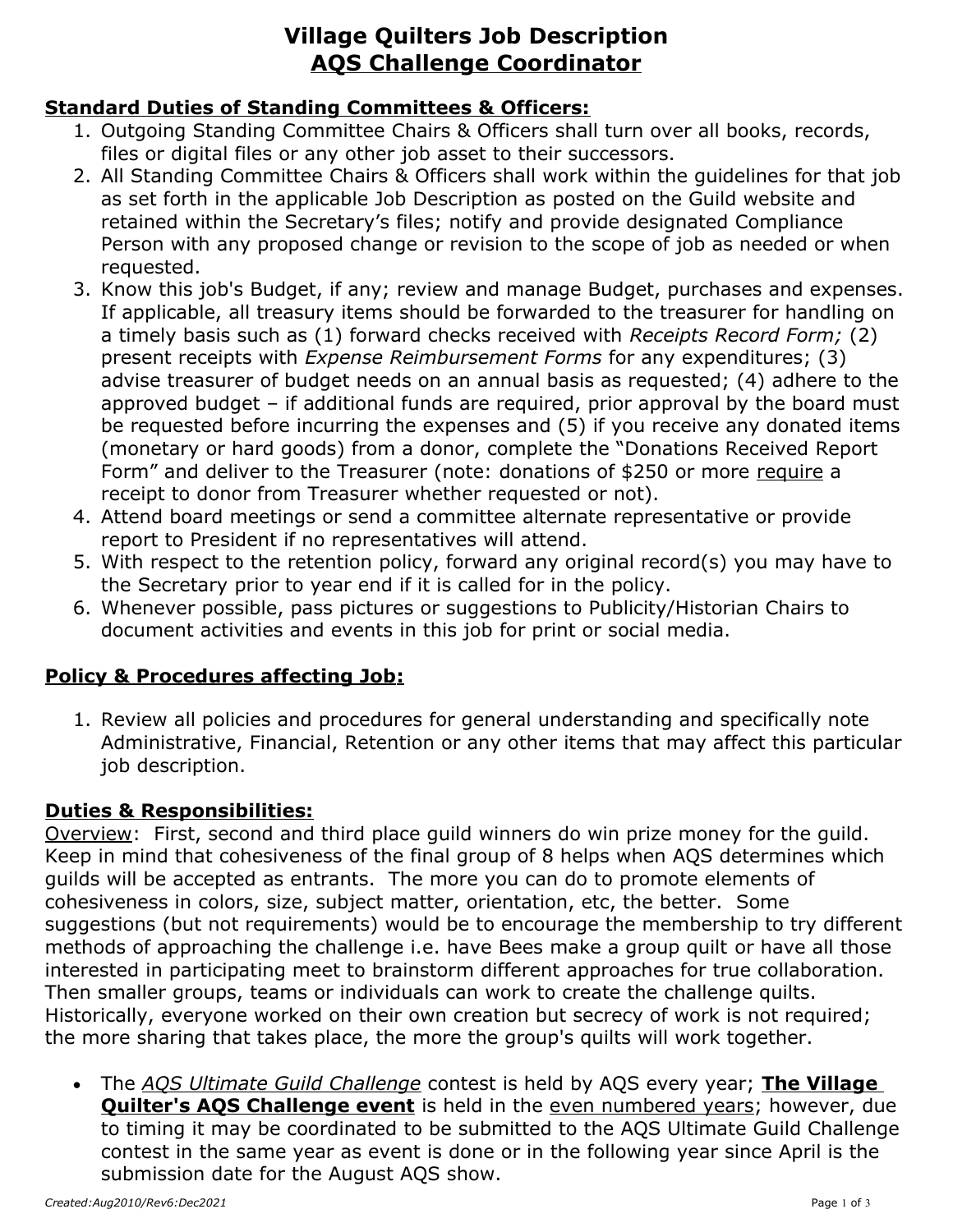## **Village Quilters Job Description AQS Challenge Coordinator**

- Recruit committee members if desired (recommended).
- Obtain the designated month for the AQS Guild Challenge contest and display from the Program Booking Chair to determine the contest timeline. The Booking Committee may designate the AQS Challenge program/showing to the February meeting, June luncheon, December luncheon or any other month available in the Program lineup since it does not have to be submitted to AQS in same year (ex: AQS challenge can be done and shown in Oct or November of one even # year and submitted to AQS for the challenge in the next following odd  $#$  year).
- Go to the AQS website [www.americanquilter.com](http://www.americanquilter.com/) and review the timeline, rules and guidelines for submission to the ULTIMATE GUILD CHALLENGE contest and incorporate into your parameters i.e. size requirements, sleeves, timing etc. There is only one location for the Ultimate Guild Challenge – currently the Grand Rapids, MI show held in August each year. They may add more or change locations which changes the timing of submissions. Generally, quilts must be submitted to AQS by April for exhibit at the August AQS show.
- Set all the parameters for the Challenge; some of those may be:
	- a) Determine a theme for the AQS Challenge.
	- b) Choose a challenge fabric if you desire.
	- c) Outline the actual challenge project
	- d) Entry deadline for turning in challenge quilts
	- e) Maximum & minimum size dimensions (within AQS size requirements)
	- f) Orientation Portrait, landscape or maker's choice
	- g) Label requirements
	- h) Sleeve requirements
	- i) Collaborations by more than one person for design need to be disclosed
	- j) Notations identifying whether the quilt was professionally quilted. (Note: if quilted by your friend who is not a professional, then that is a team collaboration)
- Write up and distribute appropriate challenge information to the membership and for placing on the website. Distribute *at least* 6 months prior to the month chosen for AQS Challenge program and display. A longer lead time may be desired for more group collaboration.
- Forward write-up to Webmaster; in addition to the Guild Rules, it may be helpful to include for posting items such as AQS rules, a PDF of the AQS entry form, AQS hanging sleeve directions, link to rules on design permissions, and some helpful ideas on design inspiration such as pinterest etc.
- Write up informative text for the E-bulletin and forward to the E-Bulletin Chair each month leading up to deadline month. When appropriate, include information about turning in quilts at the time of deadline.